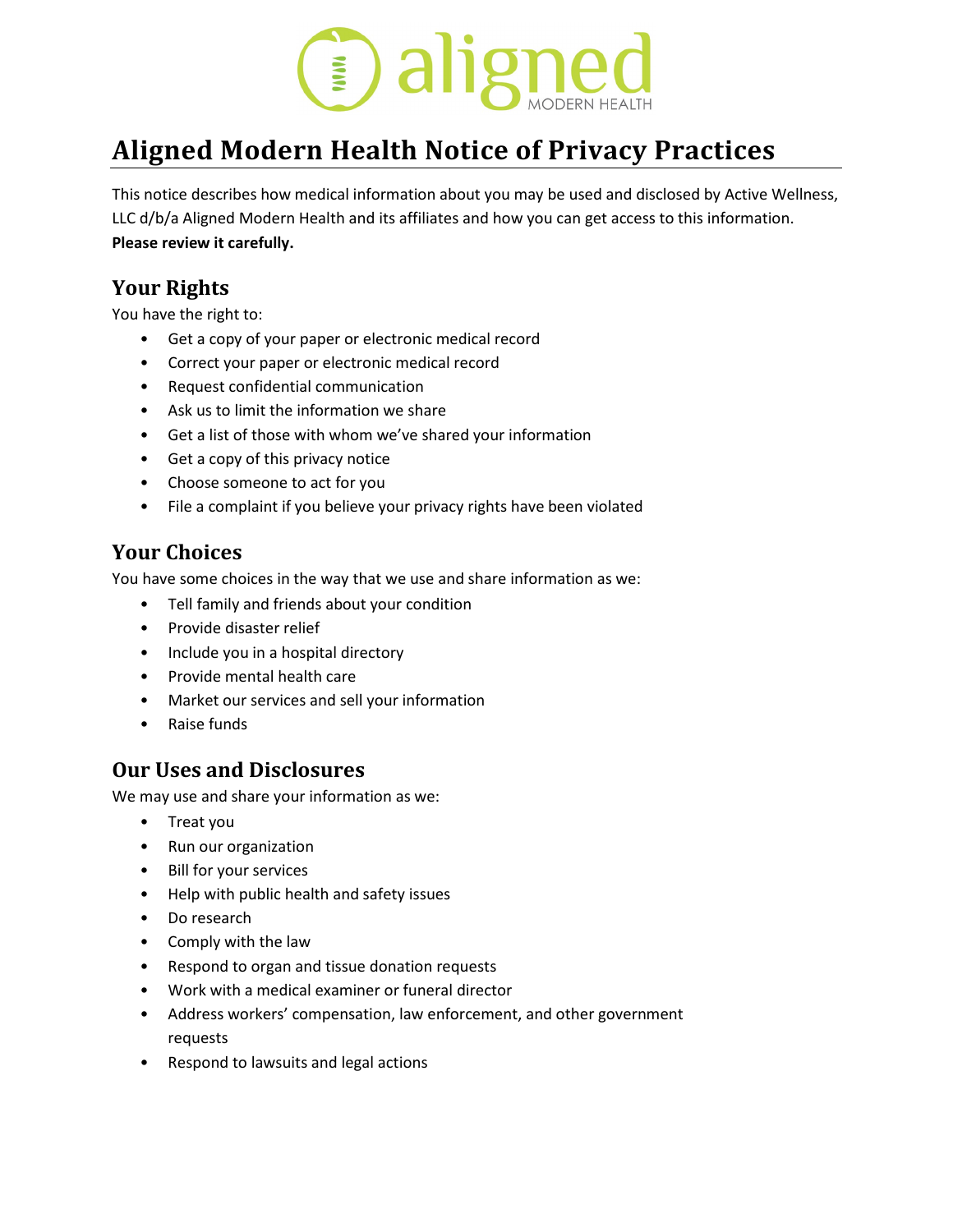# **Your Rights**

When it comes to your health information, you have certain rights. This section explains your rights and some of our responsibilities to help you. You have the right to:

#### **Get an electronic or paper copy of your medical record**

- You can ask to see or get an electronic or paper copy of your medical record and other health information we have about you. Ask us how to do this.
- We will provide a copy or a summary of your health information, usually within 30 days of your request. We may charge a reasonable, cost-based fee.

#### **Ask us to correct your medical record**

- You can ask us to correct health information about you that you think is incorrect or incomplete. Ask us how to do this.
- We may say "no" to your request, but we'll tell you why in writing within 60 days.

#### **Request confidential communications**

- You can ask us to contact you in a specific way (for example, home or office phone) or to send mail to a different address.
- We will say "yes" to all reasonable requests.

#### **Ask us to limit what we use or share**

- You can ask us not to use or share certain health information for treatment, payment, or our operations. We are not required to agree to your request, and we may say "no" if it would affect your care.
- If you pay for a service or health care item out-of-pocket in full, you can ask us not to share that information for the purpose of payment or our operations with your health insurer. We will say "yes" unless a law requires us to share that information.

#### **Get a list of those with whom we've shared information**

- You can ask for a list (accounting) of the times we've shared your health information for six years prior to the date you ask, who we shared it with, and why.
- We will include all the disclosures except for those about treatment, payment, and health care operations, and certain other disclosures (such as any you asked us to make). We'll provide one accounting a year for free but will charge a reasonable, cost-based fee if you ask for another one within 12 months.

#### **Get a copy of this privacy notice**

You can ask for a paper copy of this notice at any time, even if you have agreed to receive the notice electronically. We will provide you with a paper copy promptly.

#### **Choose someone to act for you**

- If you have given someone medical power of attorney or if someone is your legal guardian, that person can exercise your rights and make choices about your health information.
- We will make sure the person has this authority and can act for you before we take any action.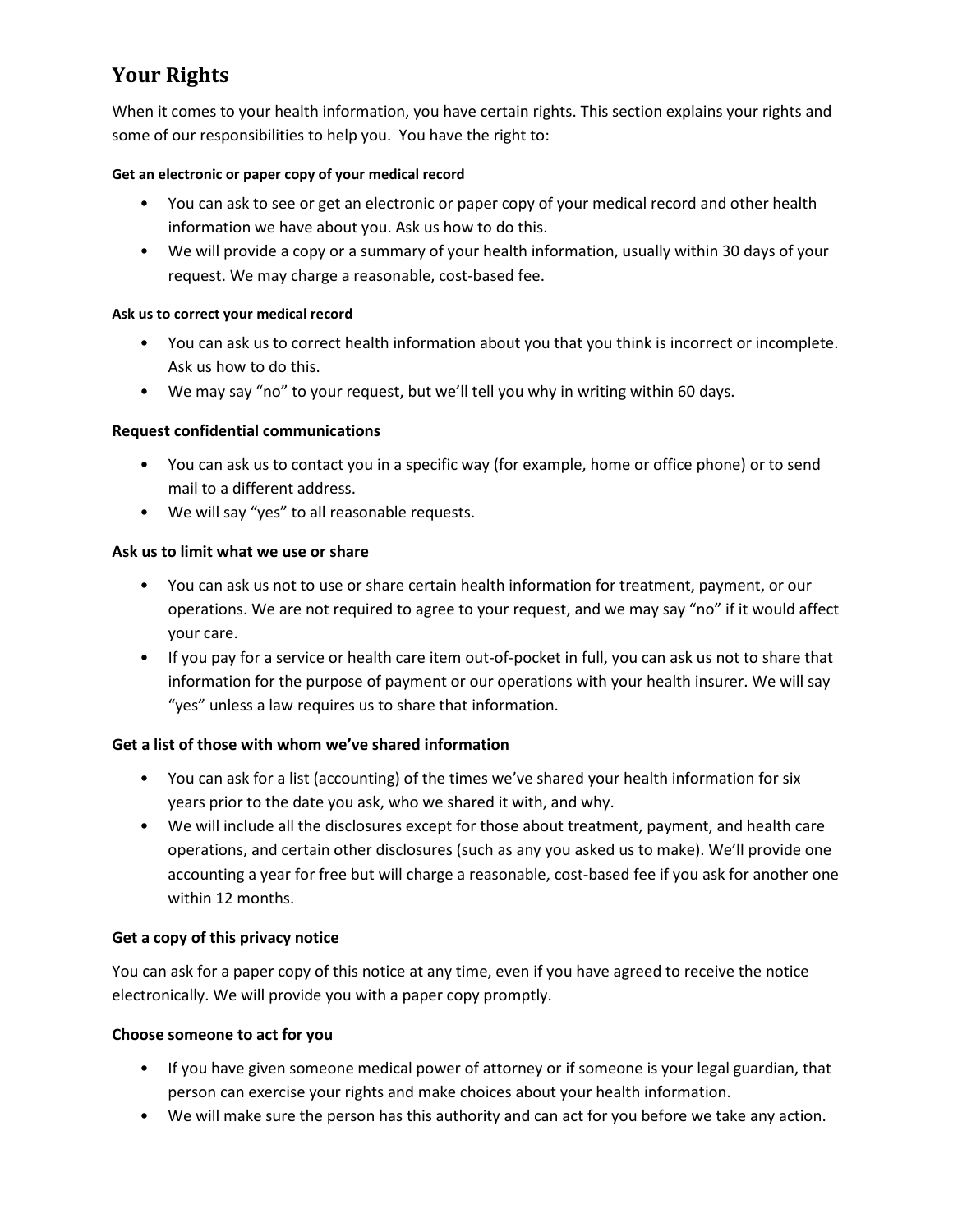#### **File a complaint if you feel your rights are violated**

- You can complain if you feel we have violated your rights by contacting us using the information on page 1.
- You can file a complaint with the U.S. Department of Health and Human Services Office for Civil Rights by sending a letter to 200 Independence Avenue, S.W., Washington, D.C. 20201, calling 1- 877-696-6775, or visiting **www.hhs.gov/ocr/privacy/hipaa/complaints/.**
- We will not retaliate against you for filing a complaint.

# **Your Choices**

**For certain health information, you can tell us your choices about what we share.** If you have a clear preference for how we share your information in the situations described below, talk to us. Tell us what you want us to do, and we will follow your instructions.

In these cases, you have both the right and choice to tell us to:

- Share information with your family, close friends, or others involved in your care
- Share information in a disaster relief situation
- Include your information in a hospital directory

*If you are not able to tell us your preference, for example if you are unconscious, we may go ahead and share your information if we believe it is in your best interest. We may also share your information when needed to lessen a serious and imminent threat to health or safety.*

In these cases we never share your information unless you give us written permission:

- Marketing purposes
- Sale of your information
- Most sharing of psychotherapy notes

# **Our Uses and Disclosures**

### **How do we typically use or share your health information?**

We typically use or share your health information in the following ways.

#### **Treat you**

We can use your health information and share it with other professionals who are treating you.

*Example: A doctor treating you for an injury asks another doctor about your overall health condition.*

#### **Run our organization**

We can use and share your health information to run our practice, improve your care, and contact you when necessary.

*Example: We use health information about you to manage your treatment and services.*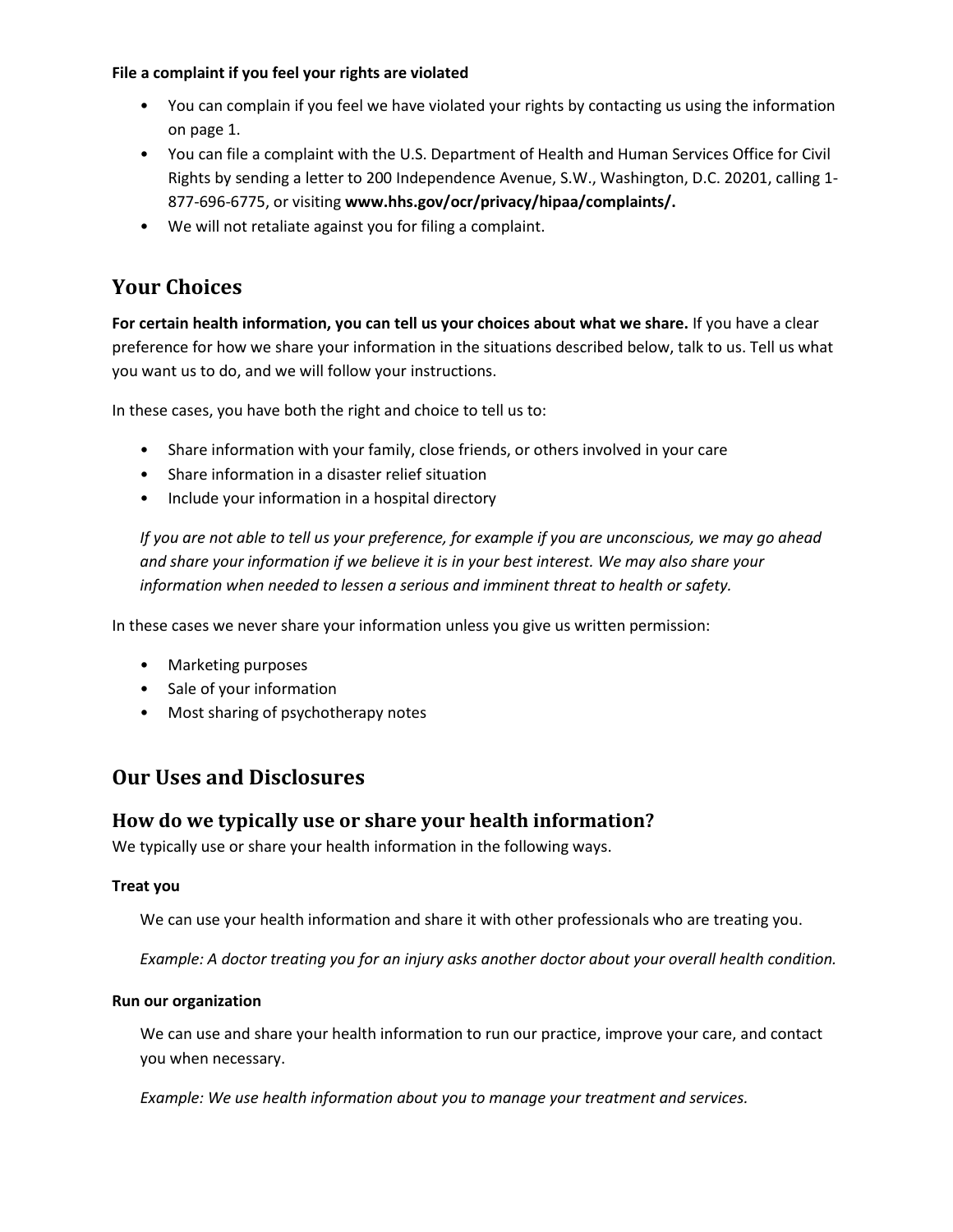#### **Bill for your services**

We can use and share your health information to bill and get payment from health plans or other entities.

Example: We give information about you to your health insurance plan so it will pay for your services.

### **How else can we use or share your health information?**

We are allowed or required to share your information in other ways – usually in ways that contribute to the public good, such as public health and research. We have to meet many conditions in the law before we can share your information for these purposes. For more information see: [www.hhs.gov/ocr/privacy/hipaa/understanding/consumers/index.html](http://www.hhs.gov/ocr/privacy/hipaa/understanding/consumers/index.html)**.**

#### **Help with public health and safety issues**

We can share health information about you for certain situations such as:

- Preventing disease
- Helping with product recalls
- Reporting adverse reactions to medications
- Reporting suspected abuse, neglect, or domestic violence
- Preventing or reducing a serious threat to anyone's health or safety

#### **Do research**

We can use or share your information for health research.

#### **Comply with the law**

We will share information about you if state or federal laws require it, including with the Department of Health and Human Services if it wants to see that we're complying with federal privacy law.

#### **Respond to organ and tissue donation requests**

We can share health information about you with organ procurement organizations.

#### **Work with a medical examiner or funeral director**

We can share health information with a coroner, medical examiner, or funeral director when an individual dies.

#### **Address workers' compensation, law enforcement, and other government requests**

We can use or share health information about you:

- For workers' compensation claims
- For law enforcement purposes or with a law enforcement official
- With health oversight agencies for activities authorized by law
- For special government functions such as military, national security, and presidential protective services